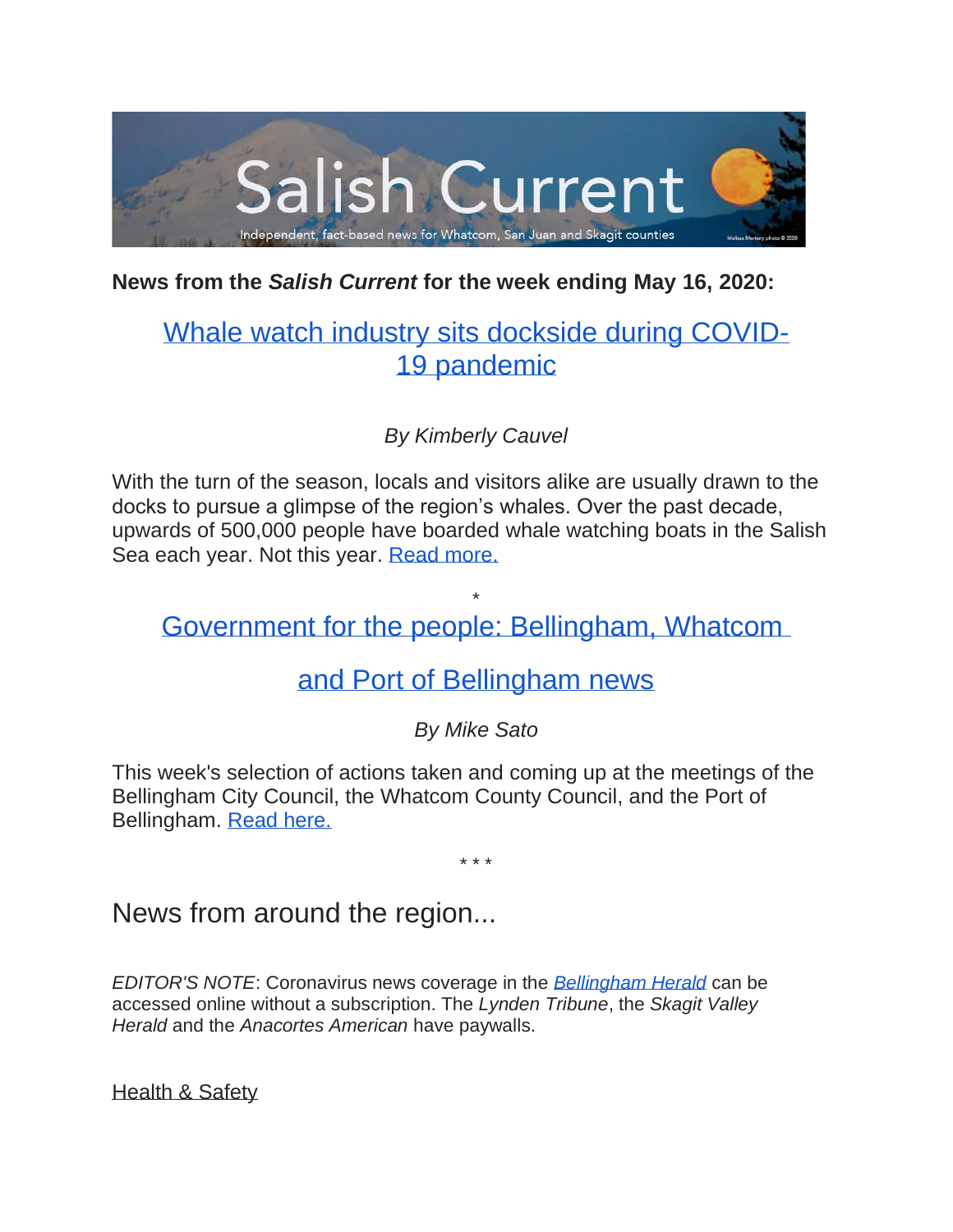[San Juan becomes first county in Pacific Northwest to mandate face masks in](https://kuow.org/stories/san-juan-becomes-first-county-in-pacnw-to-require-masks-in-public)  [public](https://kuow.org/stories/san-juan-becomes-first-county-in-pacnw-to-require-masks-in-public)

San Juan County in the northwest corner of Washington state is about to become the first in the Pacific Northwest to require wearing a face covering in public places. (KUOW) And:

[Remote and Ready to Fight](https://www.nytimes.com/2020/05/16/health/coronavirus-vashon-washington.html) Coronavirus's Next Wave An island community in Washington State has developed a testing and tracing strategy it hopes will be a model for rural and tribal communities. (NY Times)

[Border not expected to re-open until at least the end of June](https://www.allpointbulletin.com/stories/border-not-expected-to-re-open-until-at-least-the-end-of-june,10516) (All Point Bulletin) [Canada, U.S. appear likely to extend travel restrictions until June 21:](https://canoe.com/news/national/canada-u-s-appear-likely-to-extend-travel-restrictions-until-june-21-sources)  [Sources](https://canoe.com/news/national/canada-u-s-appear-likely-to-extend-travel-restrictions-until-june-21-sources) (Canadian Press) [B.C. health officials adamant Canada-U.S. border](https://www.cbc.ca/news/canada/british-columbia/b-c-health-officials-adamant-canada-u-s-border-should-remain-closed-to-visitors-1.5565512)  [should remain closed to visitors](https://www.cbc.ca/news/canada/british-columbia/b-c-health-officials-adamant-canada-u-s-border-should-remain-closed-to-visitors-1.5565512) (CBC)

[As unemployment surges in Whatcom, so does rate of residents without](https://www.bellinghamherald.com/news/coronavirus/article242558296.html)  [health insurance](https://www.bellinghamherald.com/news/coronavirus/article242558296.html)

In Whatcom County, the uninsured rates nearly doubled in the period from March 15 to April 25, increasing from 6.3% pre-coronavirus to an estimated 11.1%, making the county sixth highest in the state for such losses. (Bellingham Herald)

[Mount Vernon choir outbreak was 'superspreader event,' says CDC report on](https://www.seattletimes.com/seattle-news/health/mount-vernon-choir-outbreak-was-superspreader-event-says-cdc-report-on-how-easily-virus-spreads/?utm_source=referral&utm_medium=mobile-app&utm_campaign=ios)  [how easily virus spreads](https://www.seattletimes.com/seattle-news/health/mount-vernon-choir-outbreak-was-superspreader-event-says-cdc-report-on-how-easily-virus-spreads/?utm_source=referral&utm_medium=mobile-app&utm_campaign=ios)

Disease trackers are calling [a choir practice in Mount Vernon, Skagit](https://www.seattletimes.com/nation-world/a-mount-vernon-choir-went-ahead-with-rehearsal-now-dozens-have-coronavirus-and-2-are-dead/)  [County,](https://www.seattletimes.com/nation-world/a-mount-vernon-choir-went-ahead-with-rehearsal-now-dozens-have-coronavirus-and-2-are-dead/) a superspreader event that illustrates how easily the coronavirus that causes COVID-19 can pass from person to person. (Associated Press)

Bellingham International Airport [now requiring face masks during coronavirus](https://www.bellinghamherald.com/news/coronavirus/article242655671.html)  [pandemic](https://www.bellinghamherald.com/news/coronavirus/article242655671.html)

Before Tuesday, the Port of Bellingham was only recommending that face coverings be worn. (Bellingham Herald)

[Rules put in place for farmworker housing](https://www.goskagit.com/coronavirus/rules-put-in-place-for-farmworker-housing/article_11fe4b26-f29f-51d6-be3a-719f2c1e816e.html)

Emergency rules adopted by the state Wednesday will require farms to implement physical distancing in temporary farmworker housing, increase sanitation and isolate workers who have COVID-19 or are suspected to have it. (Skagit Valley Herald)

**Education** 

[Small classes. Masks. Limits on visitors as Western plans for students' return](https://www.bellinghamherald.com/news/coronavirus/article242689291.html)  [in fall](https://www.bellinghamherald.com/news/coronavirus/article242689291.html)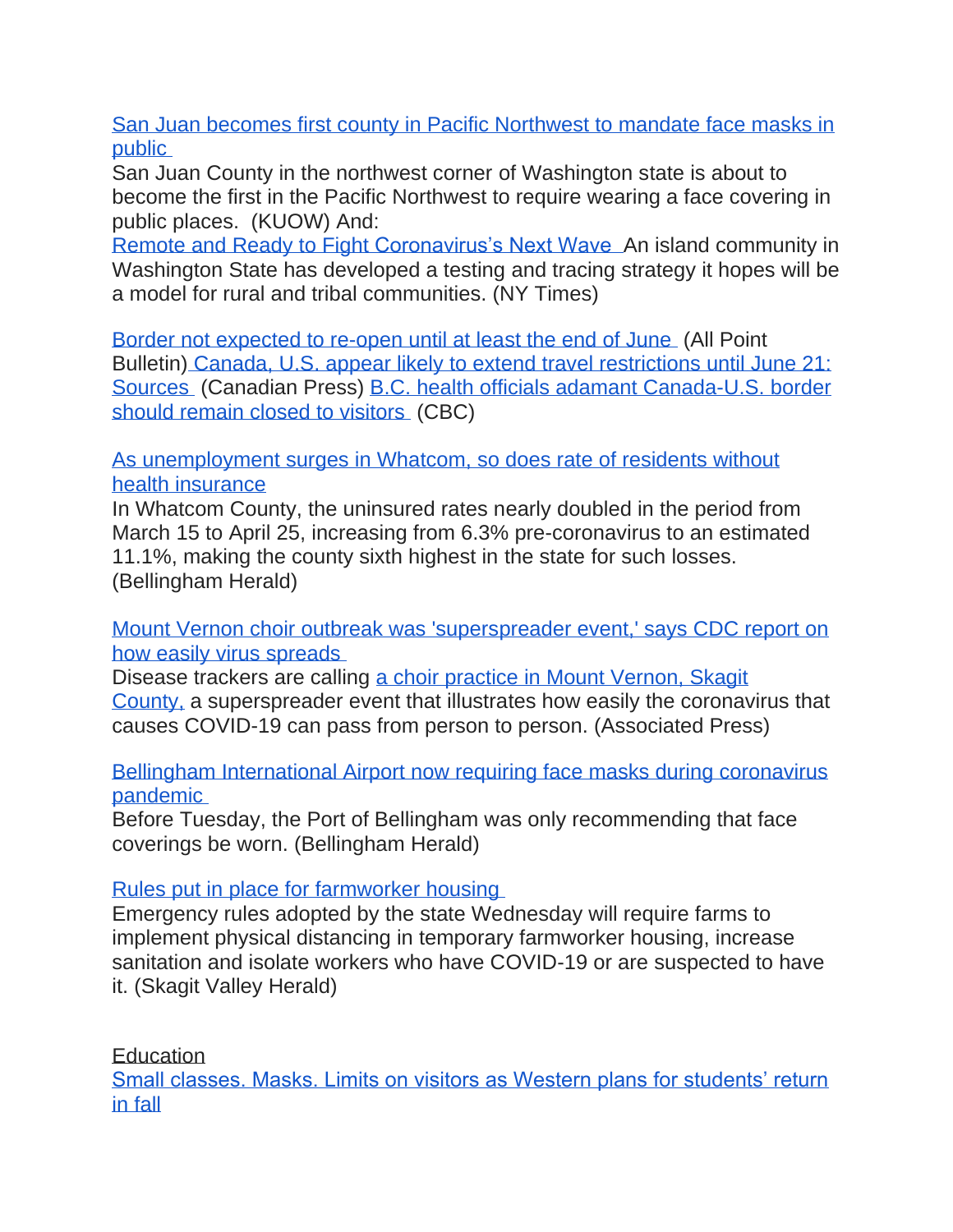Western Washington University plans to bring students back to Bellingham for the fall quarter but classes and campus life will look different because of safety measures to prevent the spread of COVID-19. (Bellingham Herald)

#### [Educators adjust during pandemic](https://www.goskagit.com/news/local_news/educators-adjust-during-pandemic/article_4d7ec408-cf73-5094-9683-78a77349f87d.html?utm_medium=social&utm_source=email&utm_campaign=user-share)

Throughout Skagit County, educators have had to change the way they teach with the challenge of reaching and connecting with students no longer in a classroom. (Skagit Valley Herald)

## [Bellingham teachers still adapting to online ed, trying hard to keep kids](https://www.bellinghamherald.com/news/coronavirus/article242329931.html)  [involved](https://www.bellinghamherald.com/news/coronavirus/article242329931.html)

Teachers who were midway through the school year were suddenly forced to switch to an all-digital format, forcing some who have never taught online to learn on the fly. Some teachers have described the process as emergency learning rather than regular online teaching. (Bellingham Herald)

## **Government**

## [Here's who's running in the August primary election](https://www.bellinghamherald.com/news/politics-government/election/local-election/article242707361.html)

Local races feature Whatcom County Superior Court judges, both seats in U.S. Congress that represent Whatcom County, both state House seats in the 42nd District covering part of Bellingham and northern Whatcom County, and both state House seats and the state Senate seat in the 40th District covering part of Bellingham and southern Whatcom County — along with San Juan County and part of Skagit County. Both the Republican and Democratic parties also select precinct committee officers, or PCOs. (Bellingham Herald) See also: [Election filing period closes](https://www.goskagit.com/news/local_news/election-filing-period-closes/article_8a404b32-eb61-5e47-b9d3-41cdfba0da81.html?utm_medium=social&utm_source=email&utm_campaign=user-share) (Skagit Valley Herald)

#### [Local governments poised to receive nearly \\$300 million in coronavirus relief](https://www.islandssounder.com/news/local-governments-poised-to-receive-nearly-300-million-in-coronavirus-relief/)

The Washington State Department of Commerce announced local governments will soon receive their portion of nearly \$300 million in federal Coronavirus Aid, Relief, and Economic Security Act (CARES Act) funds awarded to the state to address COVID-19-related costs. (WA Dept of Commerce)

#### [Whatcom County Council tables an emergency ordinance](https://www.westernfrontonline.com/2020/05/14/whatcom-county-council-tables-an-emergency-ordinance/)

The Whatcom County Council on May 5 voted on an ordinance establishing a COVID-19 interim economic recovery plan to respond to the economic crisis within the county. The ordinance was ultimately withdrawn from the agenda after a 5-2 vote, with councilmembers Byrd and Elenbaas opposed. The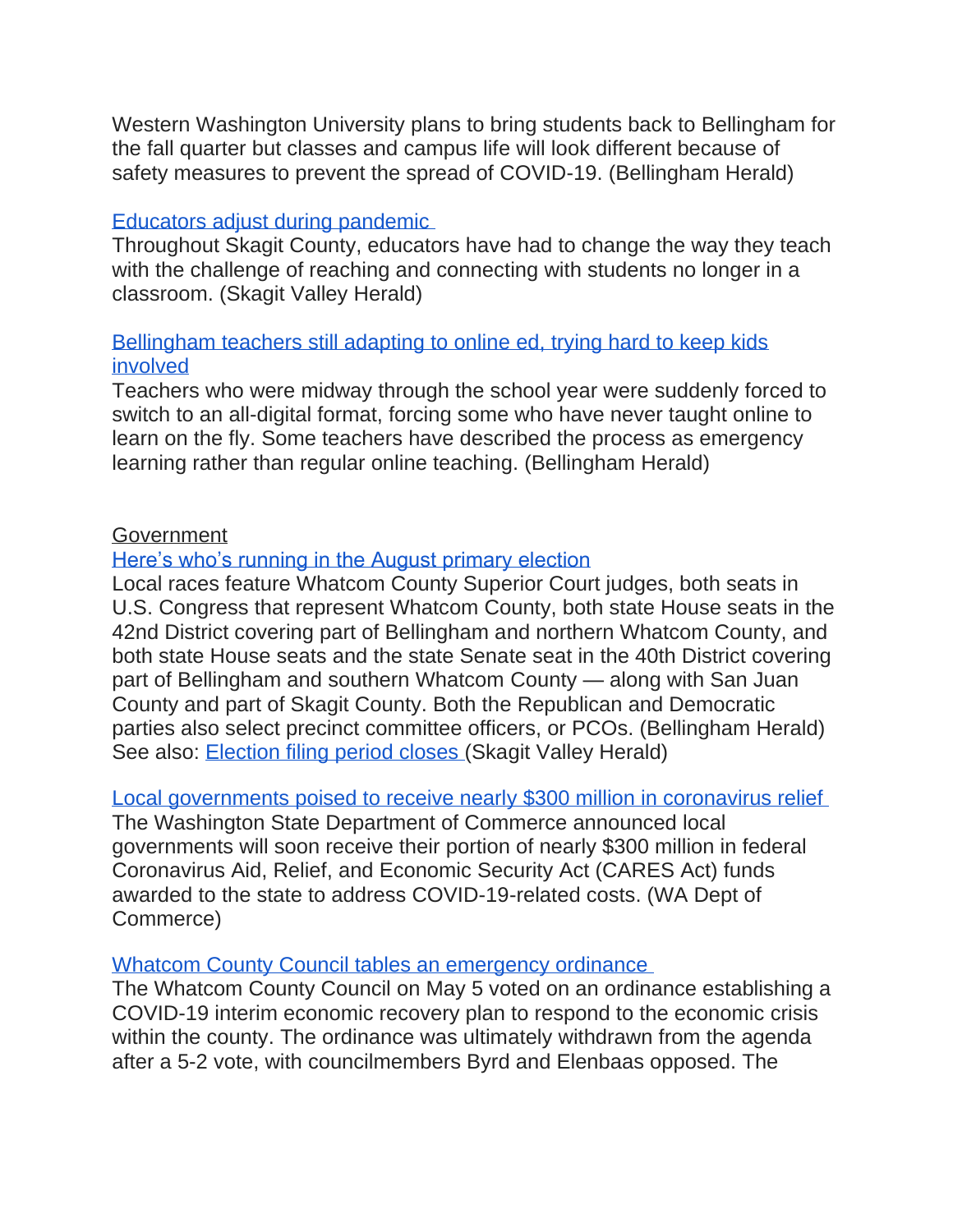ordinance was tabled as an emergency ordinance and will be reintroduced in two weeks as a regular agenda item. (Western Front)

#### **Nature**

[Local researchers discover harbor porpoises may eat salmon](https://www.goskagit.com/news/local_news/local-researchers-discover-harbor-porpoises-may-eat-salmon/article_a5411edd-1a0c-5029-a283-654663d8238f.html)

The ongoing study of harbor porpoises from bluffs overlooking Burrows Bay in Anacortes contributed recently to new findings documenting harbor porpoises interacting with and likely eating salmon and a fish called American shad. (Skagit Valley Herald)

## **Commentary**

[The States and Reopening Under COVID-19: Why We Need North American](https://www.cfr.org/blog/states-and-reopening-under-covid-19-why-we-need-north-american-cooperation)  **[Cooperation](https://www.cfr.org/blog/states-and-reopening-under-covid-19-why-we-need-north-american-cooperation)** 

...There is a real danger that the western U.S. states will go one way on the speed and rules for reopening while western Canada goes another. This would drive a wedge into a vital component of economic growth in our region, which rests on building a more prosperous, cross-border Cascadia corridor extending from British Columbia to Oregon. (Council on Foreign Relations)

## **Business**

#### [Shewmake convenes group on Intalco's future](https://www.lyndentribune.com/news/shewmake-convenes-group-on-intalco-s-future/article_e9da2e8e-9534-11ea-ae7a-93ee790b1c72.html)

State Rep. Sharon Shewmake (D-Bellingham), by virtual connections, recently convened various stakeholders in the announced Intalco Works closure to discuss potential solutions to the loss of the approximate 700 jobs there. (Lynden Tribune) [Intalco facility faces bleak outlook as workers try to save](https://www.bellinghamherald.com/news/business/article242614136.html)  [it](https://www.bellinghamherald.com/news/business/article242614136.html) (Bellingham Herald)

## [Face Covering Signage For Businesses And Other Organizations](https://sanjuanupdate.com/2020/05/face-covering-signage-for-businesses-and-other-organizations/)

In order to help San Juan County businesses and other organizations protect their employees and customers, the County COVID response team has produced printable posters to support their effort. (San Juan Update)

## [Lynden Farmers Market canceled](https://www.lyndentribune.com/community/lynden-farmers-market-canceled/article_7dcb2274-9607-11ea-a6f6-17e5871c666d.html)

The market's board of directors unanimously decided so, but will work to upgrade the website and social media platforms to enable online opportunities for people to buy directly from vendors. (Lynden Tribune)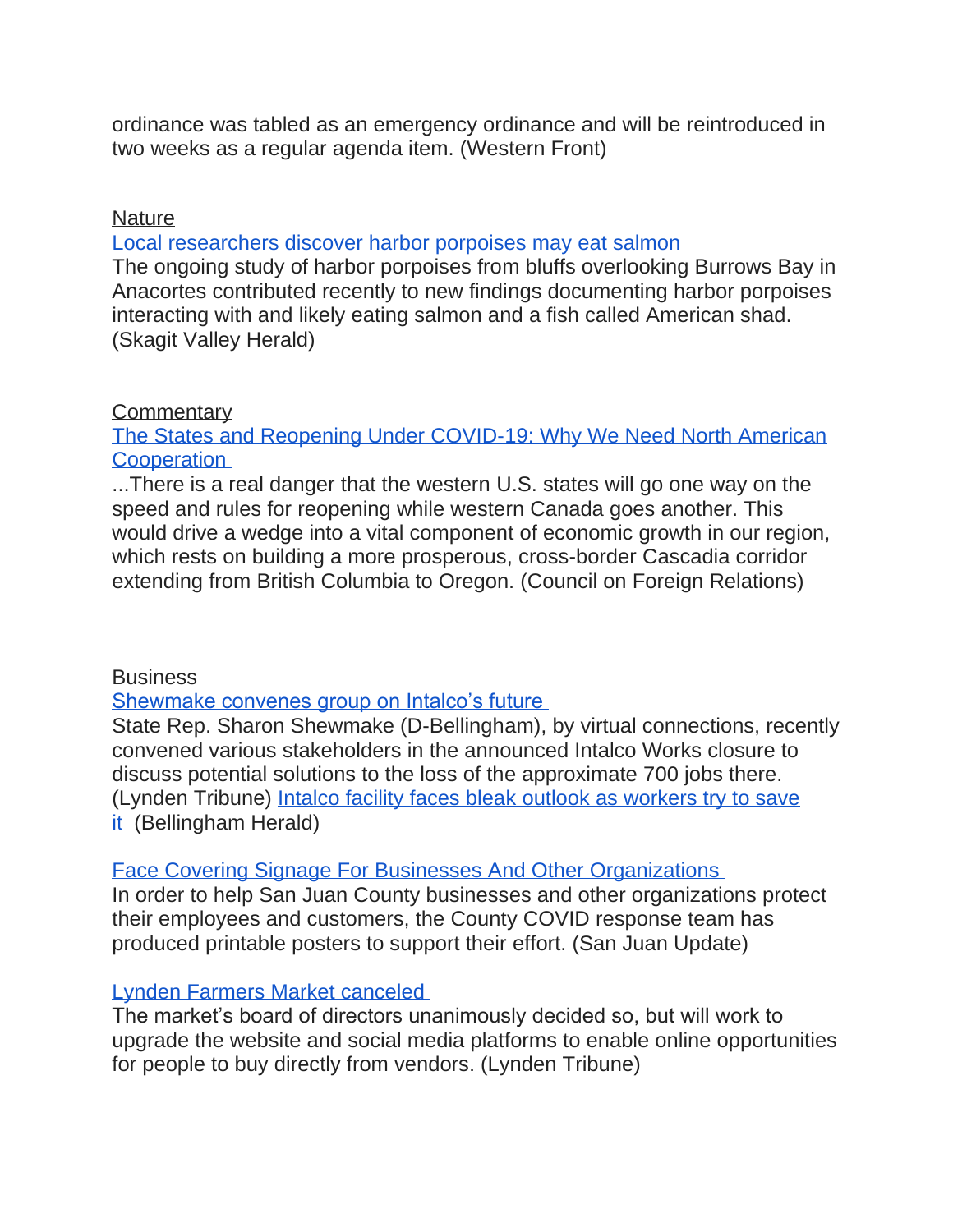#### [Mailbox stores lose customers due to border restrictions](https://www.thenorthernlight.com/stories/mailbox-stores-lose-customers-due-to-border-restrictions,10506?)

Mail Boxes International is one of over 20 mailbox stores in Blaine no longer having Canadian customers taking advantage of lower U.S. shipping prices after the border closing in March. (The Northern Light)

## **Community**

#### [More Skagit summer events canceled](https://www.goskagit.com/news/local_news/more-summer-events-canceled/article_f0d18c4f-40ff-515f-8280-7cc79e178b93.html?utm_medium=social&utm_source=email&utm_campaign=user-share)

The COVID-19 pandemic has triggered the cancellation of more local events, including Burlington's Berry Dairy Days, which had recently been moved from June to August. (Skagit Valley Herald)

#### [July 4 parade, summer events canceled](https://www.goskagit.com/anacortes/coronavirus/july-4-parade-summer-events-canceled/article_df8b17c2-94a3-11ea-b73d-3709fe13129b.html)

The Anacortes traditional annual Fourth of July celebration has joined a growing list of canceled summer events in response to the COVID-19 pandemic and following guidance from Skagit County Public Health. (Anacortes American)

#### [500-vehicle parade protests gov's shutdown](https://www.lyndentribune.com/news/500-vehicle-parade-protests-gov-s-shutdown/article_08c058e8-952e-11ea-bc4b-0f518e3bf50b.html)

A "liberate Lynden" parade — in protest of ongoing COVID-19 restrictions drew hundreds of participant vehicles creating plenty of noise on a long rolling route on Saturday...A face-covering mask — a staple of the coronavirus fight — could not be seen among the Saturday paraders, nor was six-foot social distancing much in evidence. (Lynden Tribune)

[Local Nonprofits to Share \\$340K in Grant Funding From First Federal](https://www.whatcomtalk.com/2020/05/13/local-nonprofits-to-share-340k-in-grant-funding-from-first-federal-community-foundation/)  [Community Foundation](https://www.whatcomtalk.com/2020/05/13/local-nonprofits-to-share-340k-in-grant-funding-from-first-federal-community-foundation/) (Whatcom Talk)

#### [Emergency Fund and Grant Updates from SJICF](https://sanjuanupdate.com/2020/05/emergency-fund-and-grant-updates-from-sjicf/)

San Juan County is experiencing a 27% unemployment rate and is expected to reach 30% very soon...To date, more than \$57k has been granted from the SJICF Emergency Response Fund to nonprofits for COVID-19 needs. (San Juan Update)

*\* \* \**

*Like this newsletter? Share it. And it's easy to subscribe by reply mail. Your email address will never be shared-- and you can unsubscribe at any time. Mike Sato.*

*\* \* \**